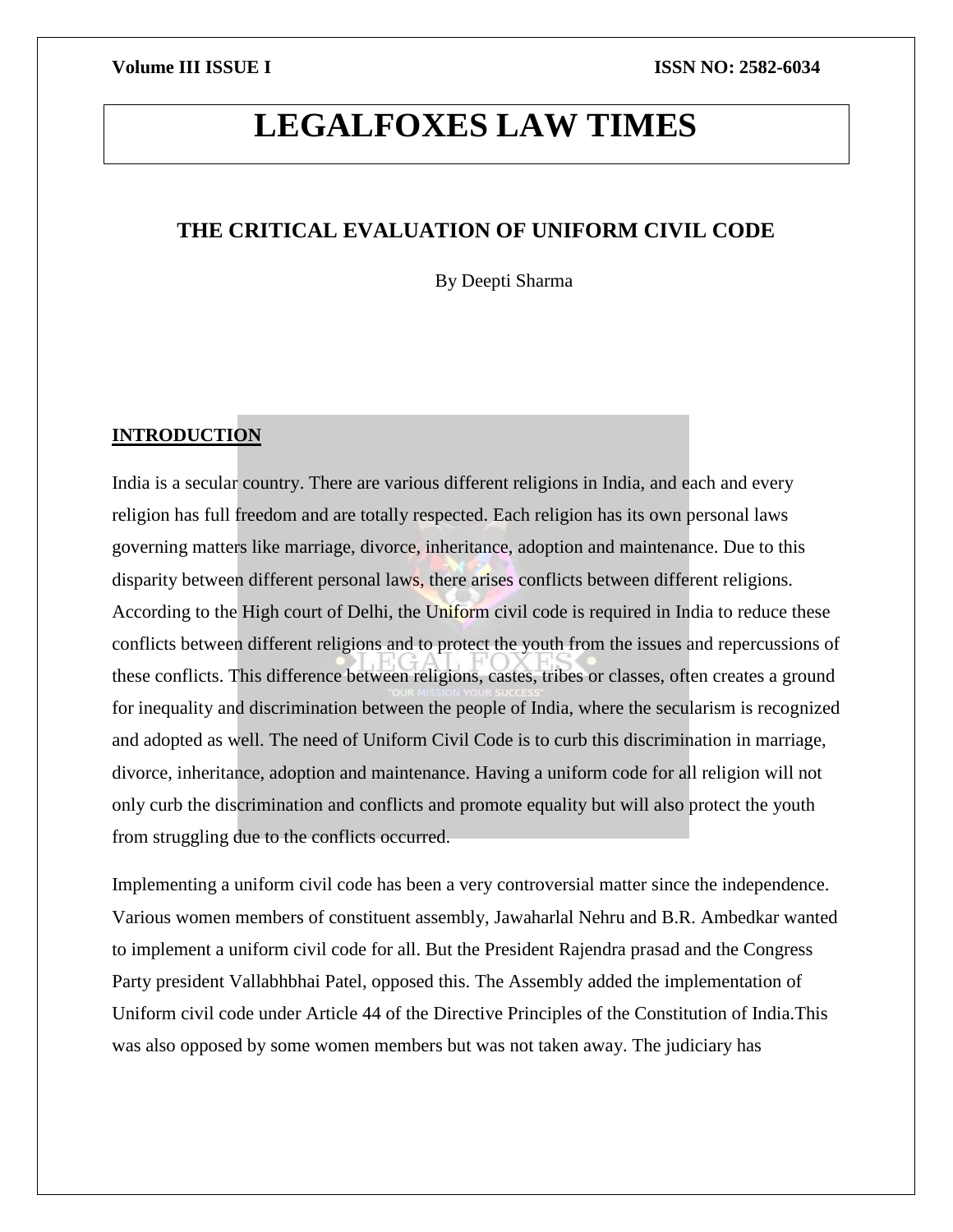highlighted its importance in many cases till today. It was also proposed in 2019 and 2020 but was not introduced in the parliament and was withdrawn before.

Though, there is a need to bring a uniform civil code but it has its negative impact as well. It is violative of Article 25 which is the freedom of conscience and the right to freely profess, practice, and propagate religion. And the SCs, STs, other backward communities, minorities and indigenous community also fear its implementation.

There are various different views on this topic, proponents say that if India is secular, why shouldn't the laws be secular and opponents say that it interferes with the Article 25.

Let's see this in detail.

### **MEANING**

A uniform civil code is a uniform code for all religious communities in India. It would be applicable to all the citizens and their personal matters such as marriage, divorce, inheritance, adoption and maintenance would be governed by a single code. It is a one set of personal laws for all citizens irrespective of their religion instead of various personal laws according to the religion. It is based on the principles of equality, fairness and justices and is consistent with the human rights.

The Article 44 of the Constitution of India deals with the same and states that "*The State shall endeavour to secure for the citizens a uniform civil code throughout the territory of India."* 

It was added by the virtue of Article 35 of the draft Constitution of India under Directive Principles of State Policy under Part IV of the Constitution of India. And it is not enforceable by law as the DPSPs are only directory in nature. Its implementation is not mandatory.<sup>1</sup>

### **LEGAL STATUS**

 $\overline{a}$ 

<sup>1</sup>[https://www.constitutionofindia.net/constitution\\_of\\_india/directive\\_principles\\_of\\_state\\_policy/articles/Article%](https://www.constitutionofindia.net/constitution_of_india/directive_principles_of_state_policy/articles/Article%2044) [2044](https://www.constitutionofindia.net/constitution_of_india/directive_principles_of_state_policy/articles/Article%2044)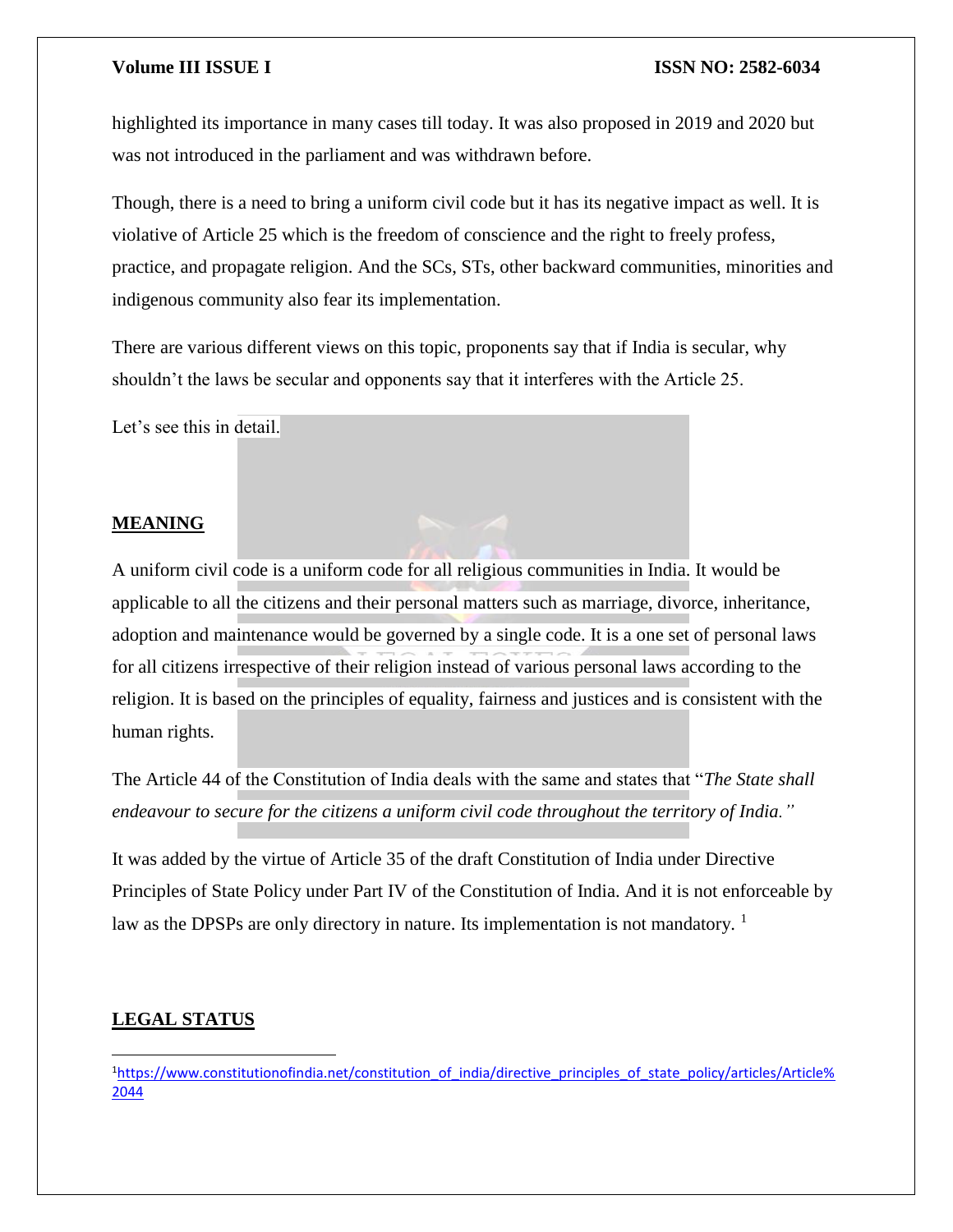UCC under Article 44 of the Constitution of India is not yet introduced in parliament and there is no certainty that it will be implemented. Since post-independence period, it is facing a plethora of oppositions and cannot be imposed on people. The biggest hurdle in implementing the UCC is that it is unconstitutional in nature. It violates Article 25, 26(b) and 29 of the Constitution of India, which are fundamental right to profess, practice and propagate religion, manage their own religious affairs and conserve their cultures, respectively. But bringing a uniform code for every religion will deprive them of their fundamental right under the said article. The uniform code, if implemented, will govern every citizen's personal matter such marriage, divorce, inheritance, adoption and maintenance, irrespective of their religion. Whereas, India is a secular country where each and every religion is respected and tolerated. Implementing UCC would imply that India is no longer a secular country. The Secularism and UCC are in a debate since many years. Either of them has to be chosen, as they seem, somehow, two totally opposite competitors.

Where in S. R. Bommai v. Union of India<sup>2</sup>, the Supreme court held that the '*Secularism is a* basic feature of the Constitution'. But in Shah Bano's Case<sup>3</sup>, the Supreme Court had recommended a 'uniform civil code'. The same court has favored both the two opposites.

UCC is not only facing the biggest challenge of legal status because it violates the fundamental rights of the people of India, but also that it is a part of Directive Principles of State Policy, and hence it is not enforceable by law. No form of government can impose it on people. It is only directory in nature. Implementing UCC being a Directive Principle, would imply that it has prevailed over the Fundamental Rights, which is not permissible in eyes of the Judiciary.

The Supreme Court in Minerva Mills Ltd. v. Union of India<sup>4</sup>, held that "Indian Constitution is *founded on the bed-rock of the balance between Parts III (Fundamental Rights) and IV (Directive Principles). To give absolute primacy to one over the other is to disturb the harmony of the Constitution".* 

### **THE ROLE OF THE JUDICIARY**

 $\overline{\phantom{a}}$ 

<sup>2</sup> S. R. Bommai v. Union of India, (1994) 2 SCR 644.

<sup>3</sup> Mohd. Ahmed Khan v. Shah Bano Begum, (1985) 2 SCC 556.

<sup>4</sup> Minerva Mill Ltd. v. Union of India, AIR (1980) SC 1789.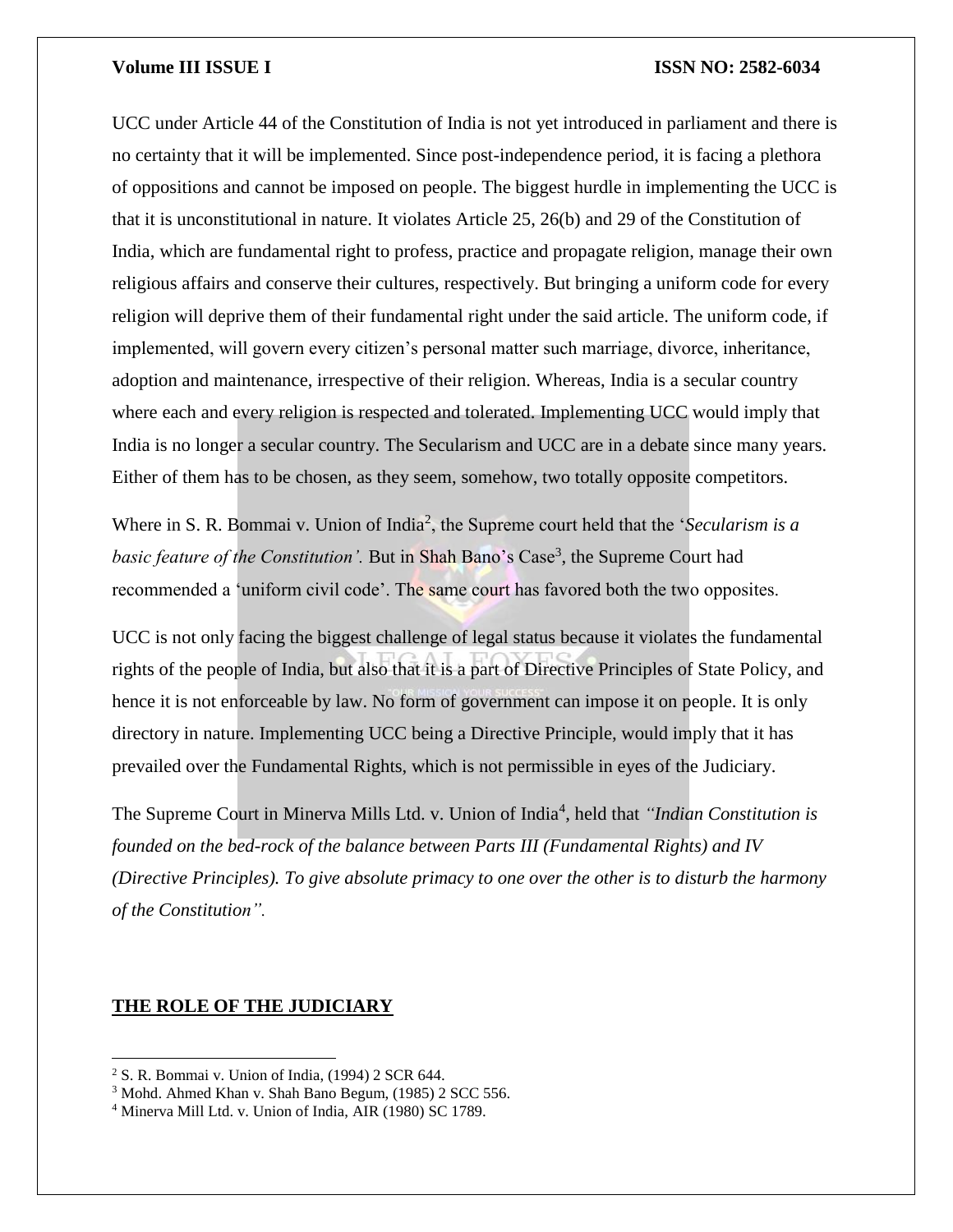The judiciary is totally in favor for implementing a uniform civil code. Since 1985, when the Supreme court first recommended a set up of uniform civil code till now when the Delhi High Court has urged to bring the uniform code. But it also promotes secularism.

As mentioned above, the S. R. Bommai v. Union of India and the Shah Bano's Case and how these two are clashing with each other. The Supreme Court has not yet clarified on this matter that which is more important, Secularism or Uniform Civil Code.

But in Sarla Mudgal v. Union of India<sup>5</sup>, the Supreme Court held that *"the Article 44 is based the concept that there is no connection between religion and personal law in a civilized society. Article 25 guarantees religious freedom whereas Article 44 seeks to divest religion from social relations and personal law."*And the court requested the government of India through Prime Minister, to have a fresh look at Article 44 of the Constitution of India and *"endeavor to secure for the citizens a uniform civil code throughout the territory of India"*

In John Vallamattom v. Union of India<sup>6</sup>, the Supreme Court held that *"It is a matter of regret that Article 44 of the Constitution has not been given effect to. Parliament is still to step in for framing a common civil code in the country. A common civil code will help the cause of national integration by removing the contradictions based on ideologies."*

The Supreme Court has also reiterated the need for a Uniform Civil Code in ABC v. State (NCT of Delhi $)^7$ .

Recently, the Delhi High Court in Satprakash Meena v. Alka Meena<sup>8</sup>, also highlighted the need for a Uniform Civil Code to come out of the dreamworld and actually be a reality. It stated that *"The need for such a Code -- 'common to all', which would enable uniform principles being applied in respect of aspects such as marriage, divorce, succession etc., so that settled principles, safeguards and procedures can be laid down and citizens are not made to struggle due to the conflicts and contradictions in various personal laws. In modern Indian society which is gradually becoming homogenous, the traditional barriers of religion, community and caste are slowly dissipating. The youth of India belonging to various communities, tribes, castes or* 

l

<sup>&</sup>lt;sup>5</sup> Sarla Mudgal v. Union of India, (1995) 3 SCC 635.

<sup>6</sup> John Vallamattom v. Union of India, (2003) 6 SCC 611.

 $<sup>7</sup>$  ABC v. State (NCT of Delhi), (2015) 10 SCC 1.</sup>

<sup>8</sup> Satprakash Meena v. Alka Meena, 2021 SCC Online Del 3645.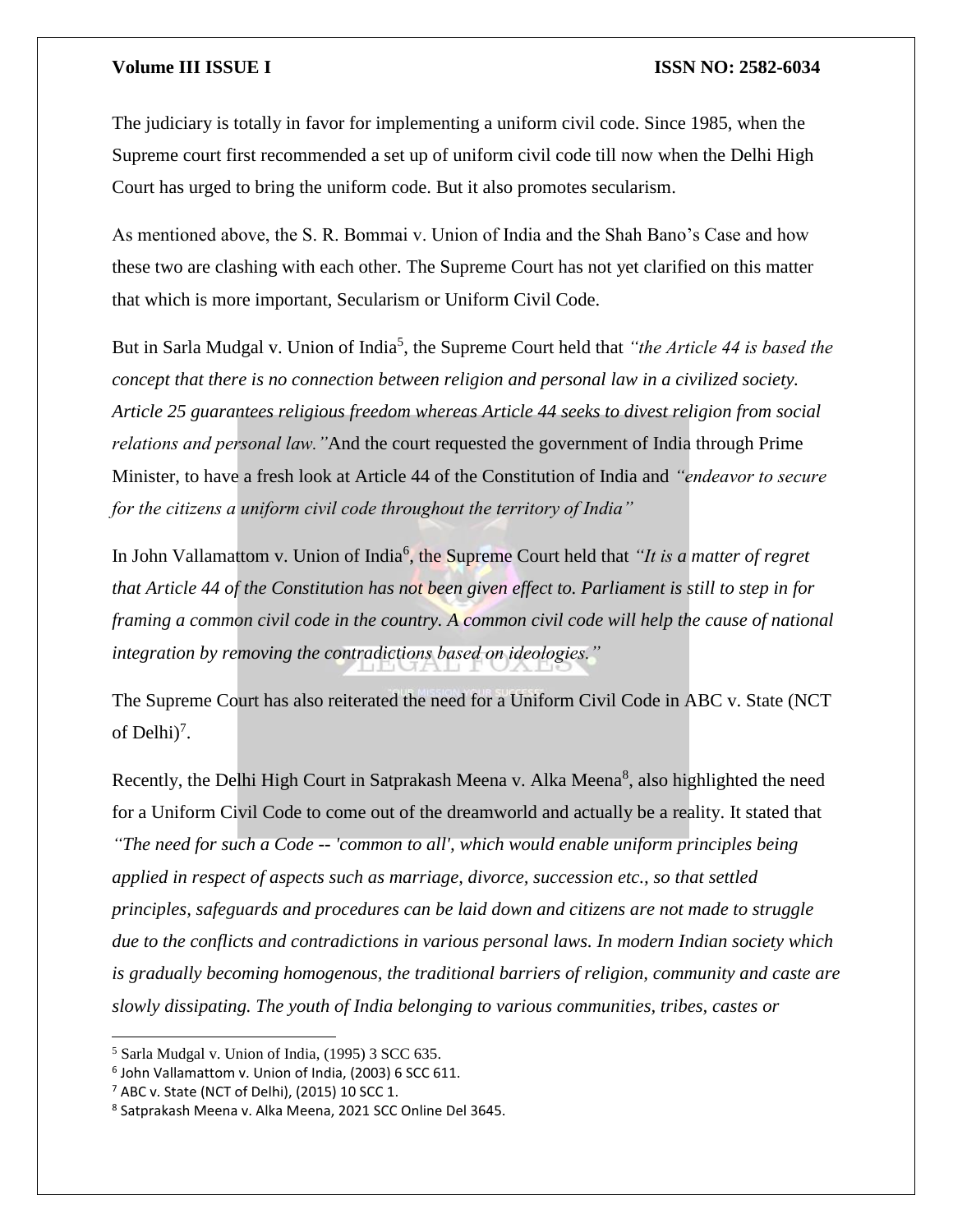*religions who solemnise their marriages ought not to be forced to struggle with issues arising due to conflicts in various personal laws, especially in relation to marriage and divorce. The hope expressed in Article 44 of the Constitution that the State shall secure for its citizens Uniform Civil Code ought not to remain a mere hope."*

### **IMPACT ON MINORITIES**

The most important and positive impact of UCC would be that it would curb the discrimination amongst different religion. Most importantly discrimination amongst women. The gender equality can only be maintained when there is a just and fair uniform code for all.

It would also promote nationalism amongst the people and the country will have more unity than ever. A Uniform civil code will promote modernization in the country and the country will grow socially as well, which means that the castes and religions would not be the ground of distinction  $\mathbb{L}$   $\mathbb{H}^{\prime}$ anymore.

It would also bring multiplicity of laws to and end. All the citizens will be governed by one law

Also, it is pointed out by many that *"when the minorities have agreed to a uniform criminal law, then why not a civil law."* In other countries, the minorities have supported the implementation of UCC, so why not in India. In India, the minorities and other indigenous communities, fear the implementation of UCC. They argue that the UCC is a clear interference with their personal laws and right to practice religion.

There are more than 500 tribal groups in India, whose cultures have to be protected. The Rashtriya Adivasi Ekta Parishad, a group of tribes representing 11 crore tribals, moved the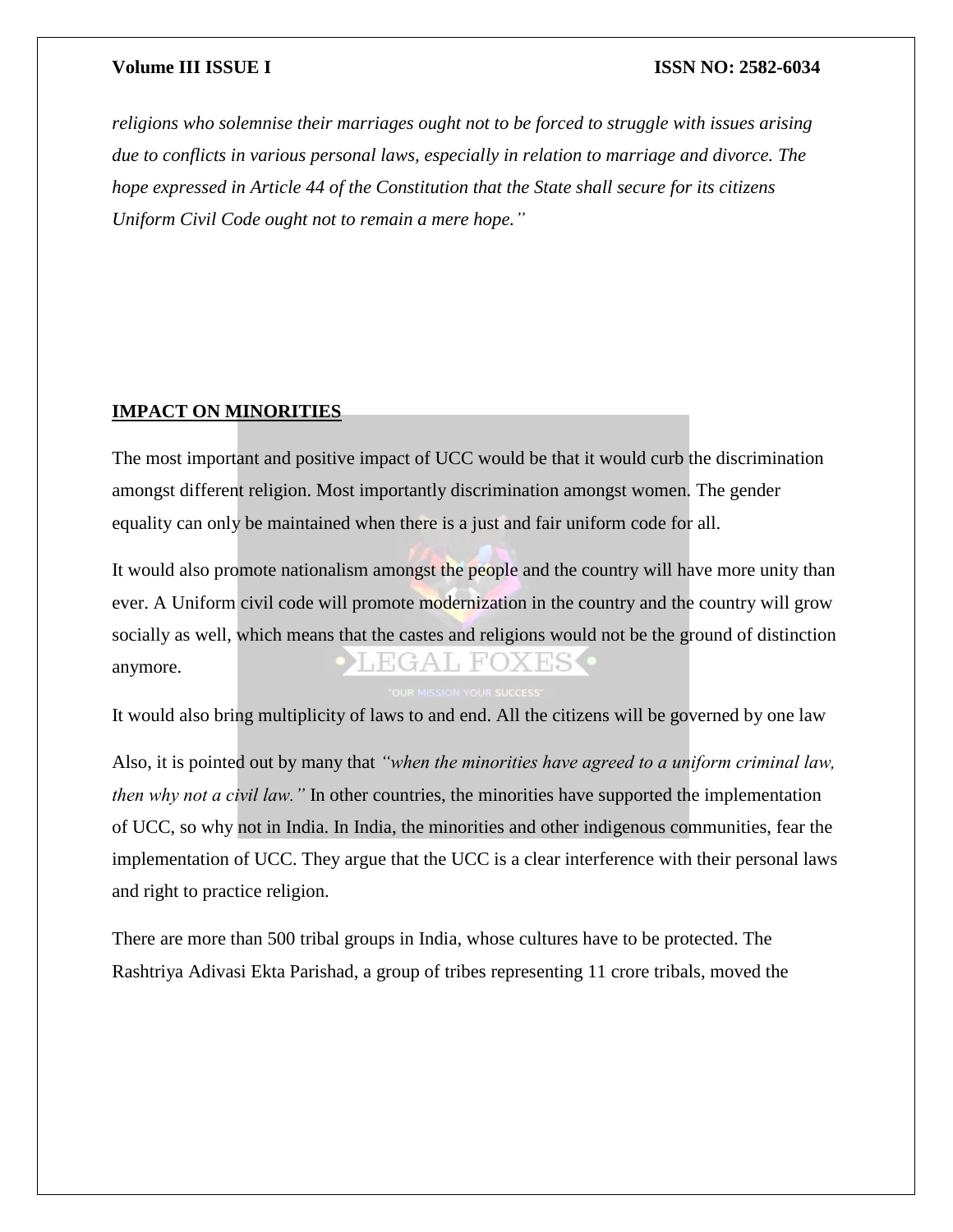Supreme Court for the protection of interests, rights, customs and cultures of the tribal people. They highlighted that the UCC has a negative impact on these tribes' cultures and heritage.<sup>9</sup>

However, the implementation of UCC will not only affect the Tribal people but also other minority communities and indigenous communities, such as Muslims or Christians, etc. They are against the UCC to protect their own culture and heritage. They fear it because a uniformcode, on one hand, will remove discrimination and promote equality, but on the other it will totally detach people from their culture and customs. A classic example would be that in some of the personal laws, there are some provisions (for example – polygamy) which are valid and not objected to, but it will not be so if the Uniform Civil Code is implemented. A Uniform Civil Code may take their right to polygamy away, which is not acceptable by many. They also fear it because it is one of the possibilities that these minorities would be suppressed by the majority.

### **CONCLUSION**

The Uniform Civil Code is though a modern way of living but cannot be used as a weapon to vanish history. The UCC is very much needed in today's world, but it has as much as negative impacts as positive impacts. If implemented, it can be a tool to bring nationalism amongst citizens and promote equality and can be a tool for suppressing the minorities. It can make our country socially rich. It can be implemented but cannot be imposed on people because it is directory in nature. It has many supporters as well as many challengers. The judiciary is in its favor but the minorities and indigenous groups are not. It is a matter of great care and controversies; the judiciary has recommended UCC many times, now it's for the legislature to contemplate on this matter and communicate its decision to the people.

### **REFERENCES**

 $\overline{a}$ 

1. **[https://en.wikipedia.org/wiki/Uniform\\_Civil\\_Code](https://en.wikipedia.org/wiki/Uniform_Civil_Code)**

<sup>9</sup>[https://indianexpress.com/article/india/india-news-india/supreme-court-tribal-rights-protection-customs](https://indianexpress.com/article/india/india-news-india/supreme-court-tribal-rights-protection-customs-uniform-civil-code-3094151/)[uniform-civil-code-3094151/](https://indianexpress.com/article/india/india-news-india/supreme-court-tribal-rights-protection-customs-uniform-civil-code-3094151/)